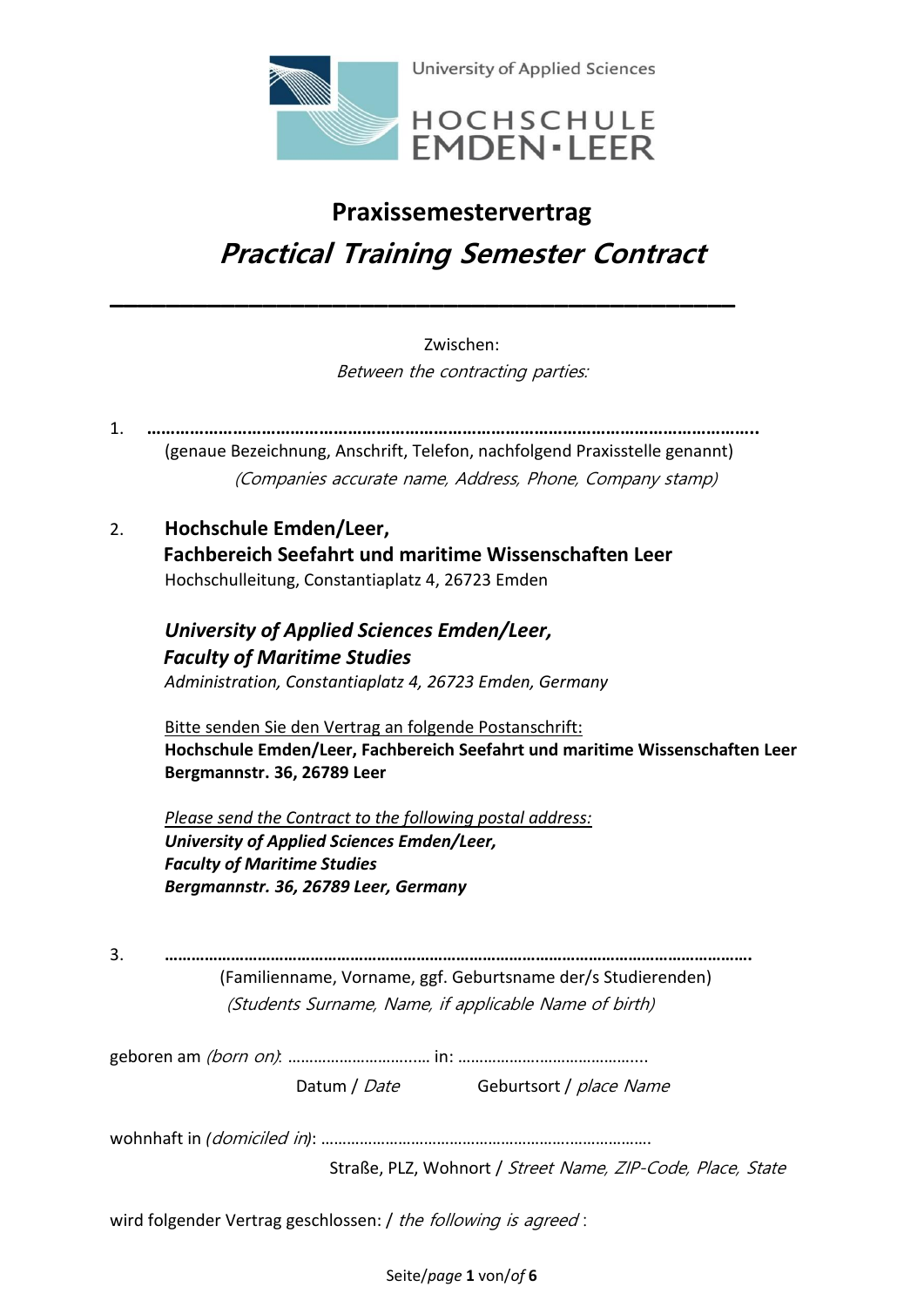## **§ 1 Allgemeines General**

Im Studiengang Nautik werden praktische Studiensemester (Praxissemester) durchgeführt. Die dafür geltende Praxissemesterordnung vom 27.01.2021 ist Bestandteil dieses Vertrages.

*As a part of the nautical studies at the University of Applied Sciences Emden/Leer, Faculty of Maritime Studies in Leer two practical training semesters (each of a duration of 26 weeks) have to be successfully completed.*

*Therefore the regulations concerning the practical training semesters (Guideline for the practical training semesters dated on 27.01.2021) are part of this contract.*

## **§ 2 Pflichten der Vertragspartner Duties of Contract parties**

- **(1) Die Praxisstelle verpflichtet sich,**
- 1. die Studierende/den Studierenden in der Zeit vom …………………… bis ……………… unter Beachtung der in § 1 genannten Vorschriften auszubilden,
- 2. eine Betreuerin oder einen Betreuer entsprechend Abschnitt 8.1 der Praxissemesterordnung zu bestimmen,
- 3. den Praxissemesterbericht zu prüfen und gegenzuzeichnen,
- 4. der Hochschule schriftlich mitzuteilen, ob nach dem Urteil der Ausbildungsstelle das Praxissemester mit oder ohne Erfolg absolviert wurde, sowie der Studierenden/ dem Studierenden auf Wunsch ein Zeugnis auszustellen,
- 5. die Studierende/den Studierenden gegen Krankheit im Ausland ausreichend zu versichern. Die Praxisstelle trägt ferner die Kosten für die gesetzliche Unfallversicherung bei der BG Verkehr oder dem zuständigen P & l Club,
- 6. der Studierenden/dem Studierenden freie Unterkunft und Verpflegung an Bord zu gewähren,
- 7. nach Anerkennung des ersten Praxissemesters die nachgewiesenen Kosten für
	- den Nachweis der Seediensttauglichkeit
	- den Sicherheitsgrundlehrgang und die Grundausbildung in der Gefahrenabwehr auf dem Schiff (sofern diese nicht im Sicherheitsgrundlehrgang enthalten ist)
	- das Seefahrtbuch (falls erforderlich unter ausländischer Flagge)

zu erstatten,

8. die Kosten für die An- und Rückreise zu und von ausländischen Häfen zu übernehmen. Sollte die/der Studierende das Praktikum vorzeitig abbrechen, muss sie/er für die Kosten der Rückreise selbst aufkommen.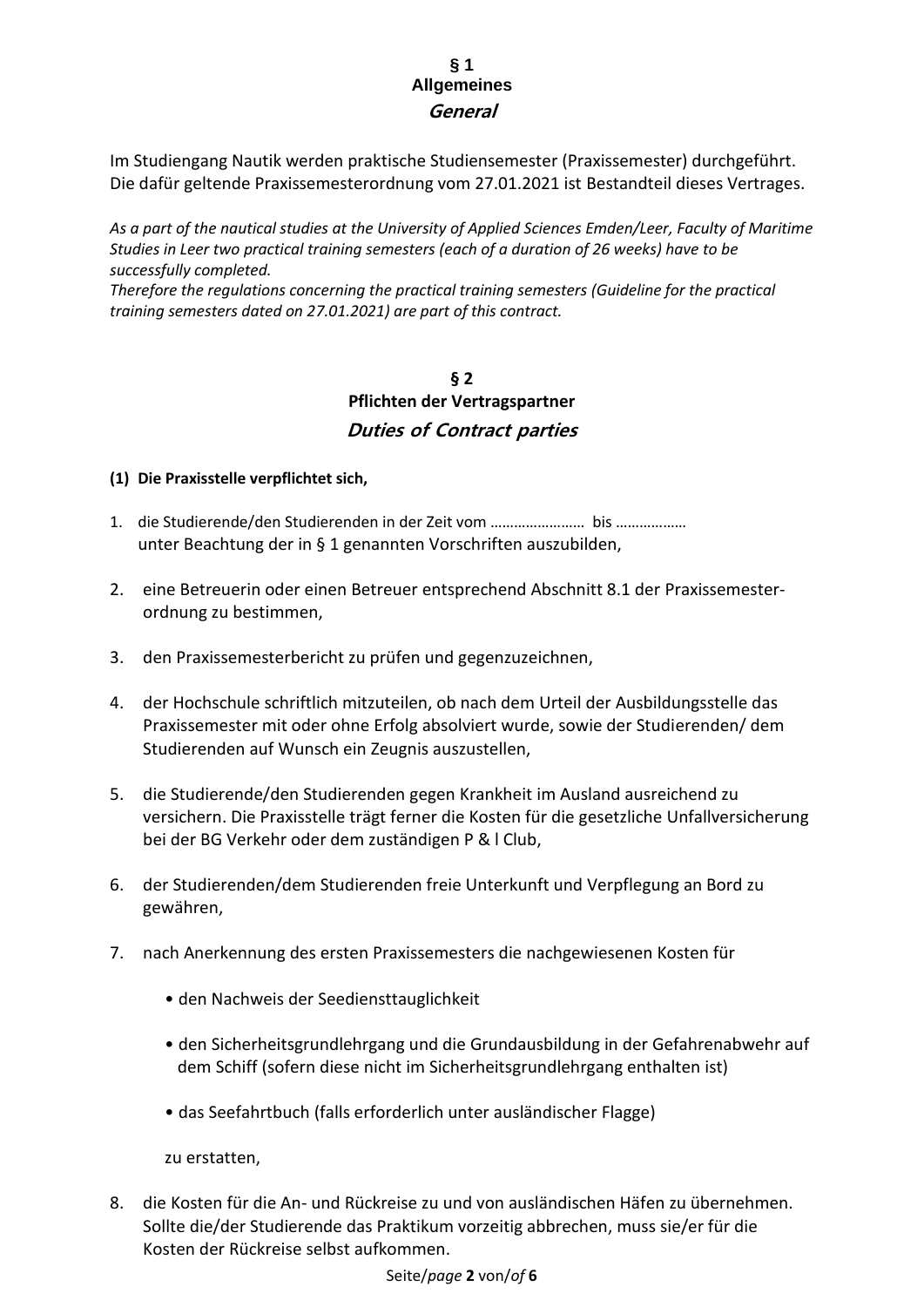### *(1) The company is obliged,*

- *1. to train the student during the time from ……………………………….. until ……..………………………….. according to the regulations mentioned in § 1,*
- *2. to appoint a tutor referring to section 8.1 of the Guideline for the practical training semesters,*
- *3. to check and to sign the practical training report and the Training-Record-Book,*
- *4. to inform the university in written form about the successful completion of the practical training semester and, if desired by the student, to hand out an evaluation report,*
- *5. to provide adequate health insurance in foreign countries. Furthermore the company assumes the charges for the compulsory accident insurance of the Seamen Accident Prevention and Insurance Association (BG Verkehr) or the responsible P & I Club,*
- *6. to grant the student free accommodation and catering on board the ship,*
- *7. to compensate the charges of the successful attendance of the basic safety training (course) including the security related training after the completion of the first practical training semester,*
- *8. to cover the travel expenses to and from ports in foreign countries. In case of an abandonment of the practical semester prior the agreed contract period by the student, the student has to bear the travel expenses for departure by her/himself.*
- **(2) Die Studierende/der Studierende verpflichtet sich,** sich dem Ausbildungszweck entsprechend zu verhalten, insbesondere
- 1. die angebotenen Ausbildungsmöglichkeiten wahrzunehmen,
- 2. die im Rahmen des Ausbildungsplanes (siehe Praxissemesterordnung) übertragenen Aufgaben sorgfältig auszuführen,
- 3. den im Rahmen der Ausbildung erteilten Anordnungen der Praxisstelle nachzukommen,
- 4. die geltenden Ordnungen insbesondere Arbeitsordnungen und Unfallverhütungsvorschriften zu beachten,
- 5. über Betriebs- und Geschäftsgeheimnisse Stillschweigen zu wahren,
- 6. Ausbildungs- und Tätigkeitsberichte sowie am Ende des Praxissemesters den Praxissemesterbericht zu schreiben,
- 7. Fehlzeiten mit der Praxisstelle abzustimmen und nachzuholen.

*(2) The student is obliged to act in accordance to the training purpose, especially:*

*1. to perceive the provided training service,*

*2. to accomplish the duties required by the training schedule of the practical training semesters (see Guideline for the practical training semesters, Annex),*

*3. to act within the scope of the training and according to the standing orders of the company,*

### Seite/*page* **3** von/*of* **6**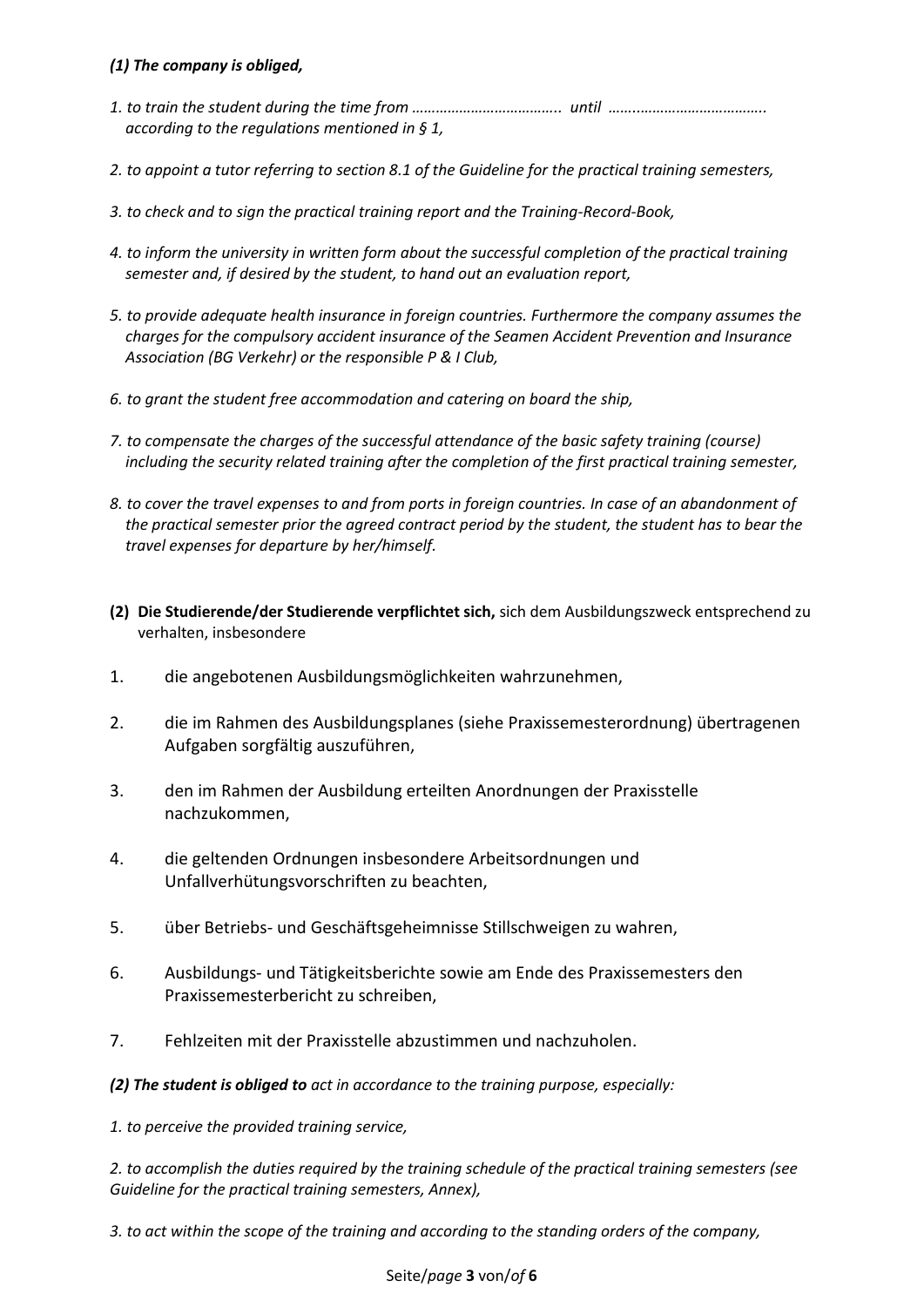- *4. to respect the legal regulations regarding occupational safety and accident prevention,*
- *5. to maintain secrecy referring to company internal data,*
- *6. to maintain training activity reports, prepare a practical training semester report and to keep the Training-Record-Book up to date,*
- *7. to bring and catch up the times of absence in agreement with the company.*
- **(3) Die Hochschule verpflichtet sich,** ihren in der Praxissemesterordnung festgelegten Aufgaben nachzukommen.
- *(3) The university is obliged to perform the duties as laid down in the Guideline for Practical Training Semesters.*

## **§ 3 Kostenerstattung- und Vergütungsansprüche Compensation of expenses and payment requirements**

- (1) Dieser Vertrag begründet für die Praxisstelle keinen Anspruch auf Erstattung von Kosten, die bei der Erfüllung des Vertrages entstehen.
- (2) Der Studierenden/dem Studierenden steht ein Rechtsanspruch auf Vergütung durch die Praxisstelle nicht zu. Eine Vergütung kann unter Beachtung der sozialversicherungsrechtlichen Regelungen vereinbart werden.
- *(1) This contract establishes no claim by the company referring compensation of expenses that may arise by carrying out this contract.*
- *(2) With this contract the student acquires no legal claim to a remuneration from the company. However, the parties may agree a remuneration with respect to the legal social Insurance regula tions, if applicable.*

## **§ 4 Ausbildungsbetreuer Training tutor**

Die Praxisstelle benennt den nautischen Schiffsoffizier: *(Name einsetzen)*

…………………………………………………………………………………………………………. als Betreuer/in für die Ausbildung der Studierenden/des Studierenden.

Diese/r kontrolliert und bescheinigt die ordnungsgemäße Erfüllung der im Rahmen des Training-Record-Book (Praxissemesterordnung 1.4) geforderten Aufgaben.

*The company appoints the nautical officer (please insert name and/or rank)* 

*……………………………………………………………………… as tutor for the training of the student.* 

*He/she has to control and to certify the proper fulfillment of the requested tasks in the scope of the Training-Record-Book (acc. to 1.4 of the Guideline for the practical training semesters).*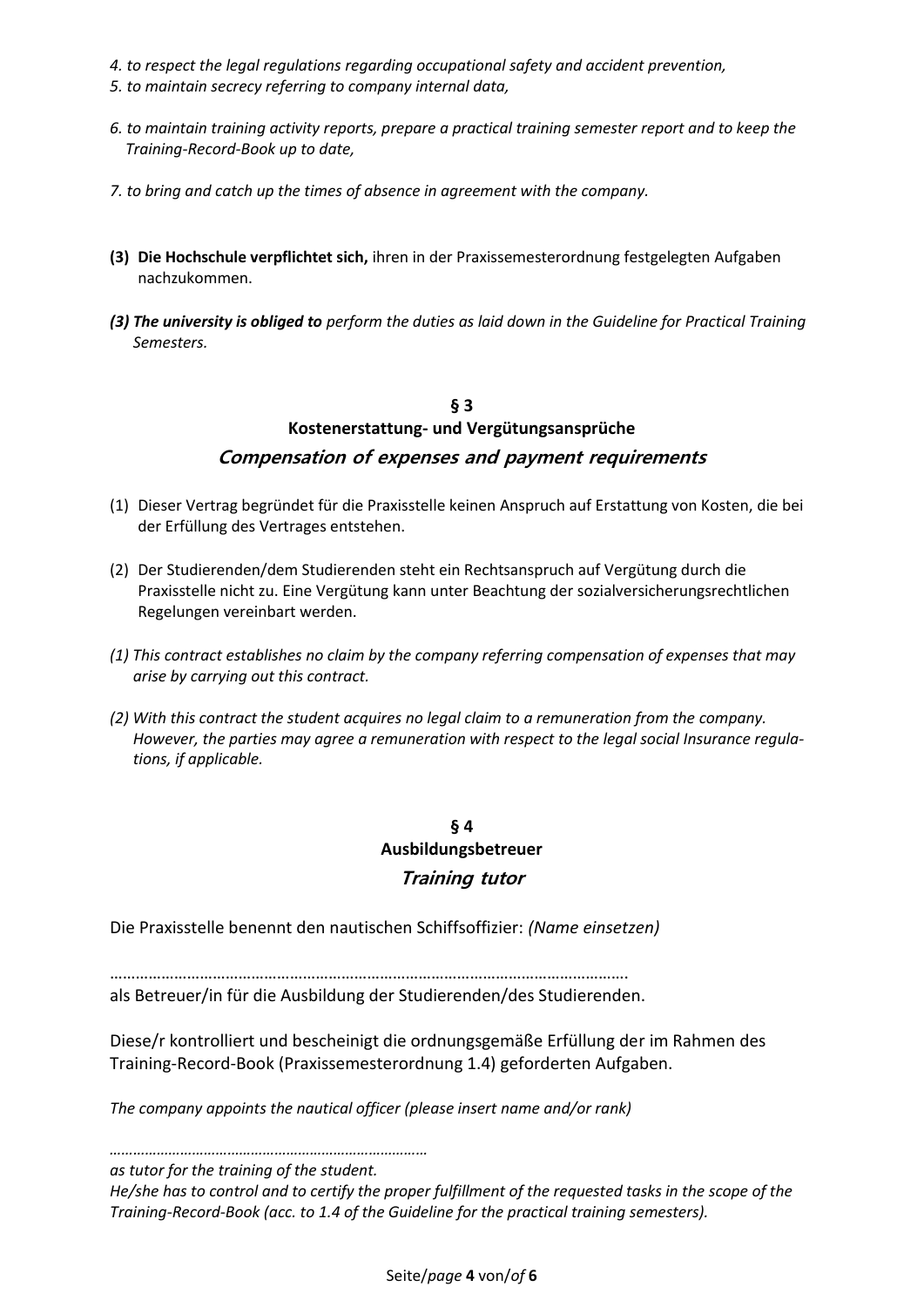## **§ 5 Fehlzeiten Times of Absence**

Während der Vertragsdauer steht der Studierenden/dem Studierenden kein Erholungsurlaub zu. Die Praxisstelle kann eine kurzfristige Freistellung aus persönlichen Gründen gewähren. Fehlzeiten sind nachzuholen gem. § 2 (2) 7.

*During the period of this contract no entitlement of vacation will arise for the student. The company can allow a short period of interruption in personal cases under consideration of § 2 (2) 7.* 

# **§ 6 Versicherungsschutz Insurance**

- (1) Der/die Studierende ist während der Praxissemester über die BG Verkehr bzw. den P & I Club des Reeders gegen Unfall im In- und Ausland versichert. Die Kosten dafür trägt die Praxisstelle.
- (2) Die studentische Krankenversicherung bleibt während des Praxissemesters wirksam. Für darüber hinaus gehende Risiken der Krankheit im Ausland ist die Praxisstelle zuständig.
- (3) Die Hochschule weist die/den Studierende/-n auf den Abschluss einer freiwilligen, ergänzenden Unfallversicherung für Freizeit im Ausland hin.
- *(1) During the Practical Training Semester on board the student will be covered against any acci dents at home and abroad through the Seamen Accident Prevention and Insurance Association (BG Verkehr) respectively the Owner's P & I Club. The expenses therefore will be borne by the company.*
- *(2) The student's health insurance remains intact during the Practical Training Semester. The company is responsible for health risks in foreign countries which exceed the scope of the health-insurance.*
- *(3) The university advises students of taking out optional supplementary accident insurance covering leisure activities abroad.*

## **§ 7 Kündigung des Vertrages Cancellation of Contract**

- (1) Der Vertrag kann von allen Vertragsparteien aus wichtigem Grund ohne Einhaltung einer Frist vorzeitig gekündigt werden.
- (2) Die Kündigung erfolgt durch eine einseitige schriftliche Erklärung gegenüber den anderen Vertragspartnern. Die Hochschule ist vor der Kündigung anzuhören.
- *(1) In case of an important reason either party may cancel the contract prior to the date mentioned under § 2 (1) 1 without adherence to a time limit.*
- *(2) The cancellation is carried out by a written statement to the other contract parties. The university has to be contacted and heard prior to the cancellation.*

### Seite/*page* **5** von/*of* **6**